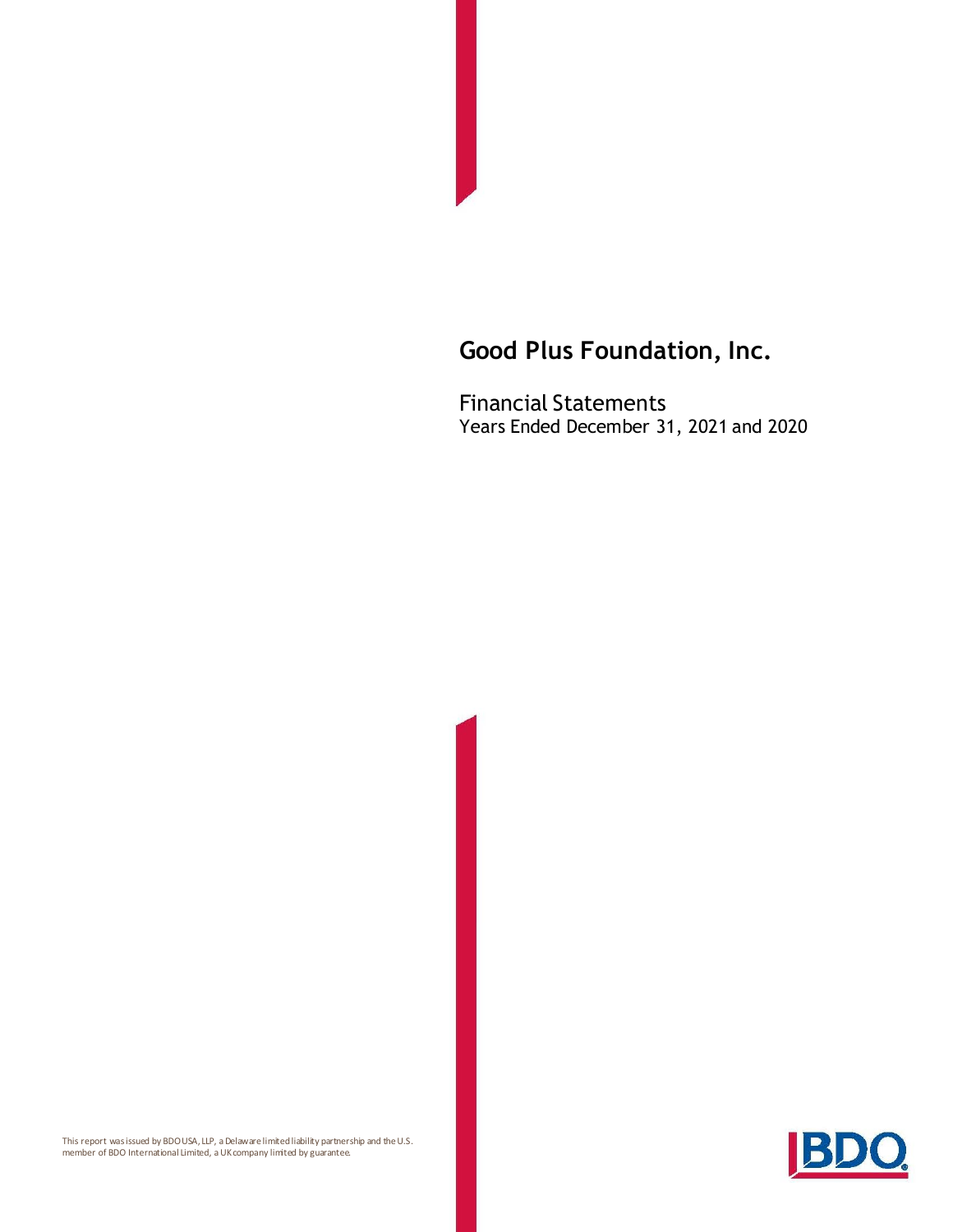Financial Statements Years Ended December 31, 2021 and 2020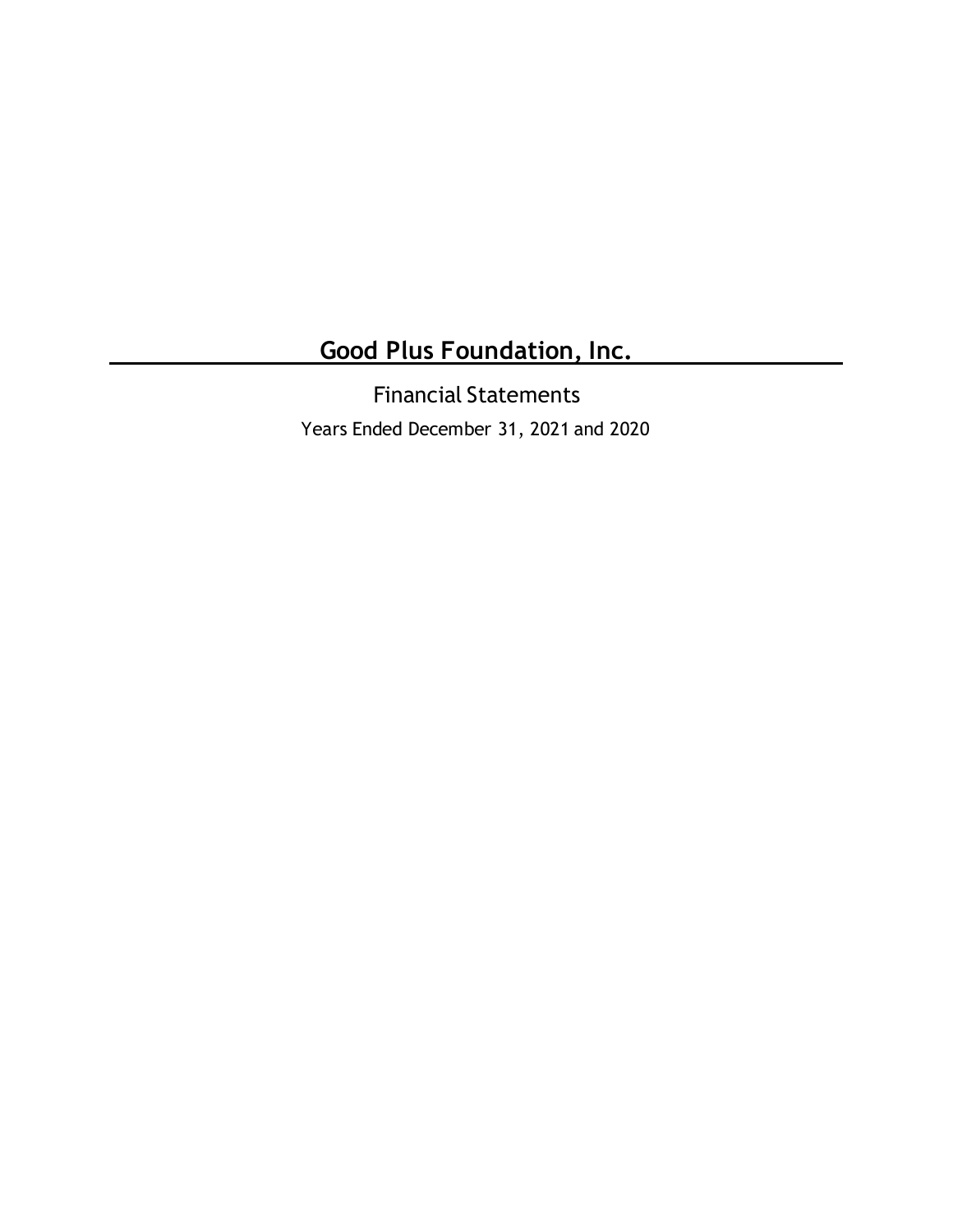## **Contents**

| Independent Auditor's Report                                                      | $3 - 4$ |
|-----------------------------------------------------------------------------------|---------|
| <b>Financial Statements</b>                                                       |         |
| Statements of Financial Position<br>as of December 31, 2021 and 2020              | 5       |
| Statements of Activities<br>for the Years Ended December 31, 2021 and 2020        | 6       |
| Statement of Functional Expenses<br>for the Year Ended December 31, 2021          | 7       |
| Statement of Functional Expenses<br>for the Year Ended December 31, 2020          | 8       |
| <b>Statements of Cash Flows</b><br>for the Years Ended December 31, 2021 and 2020 | 9       |
| Notes to Financial Statements                                                     | 10 - 19 |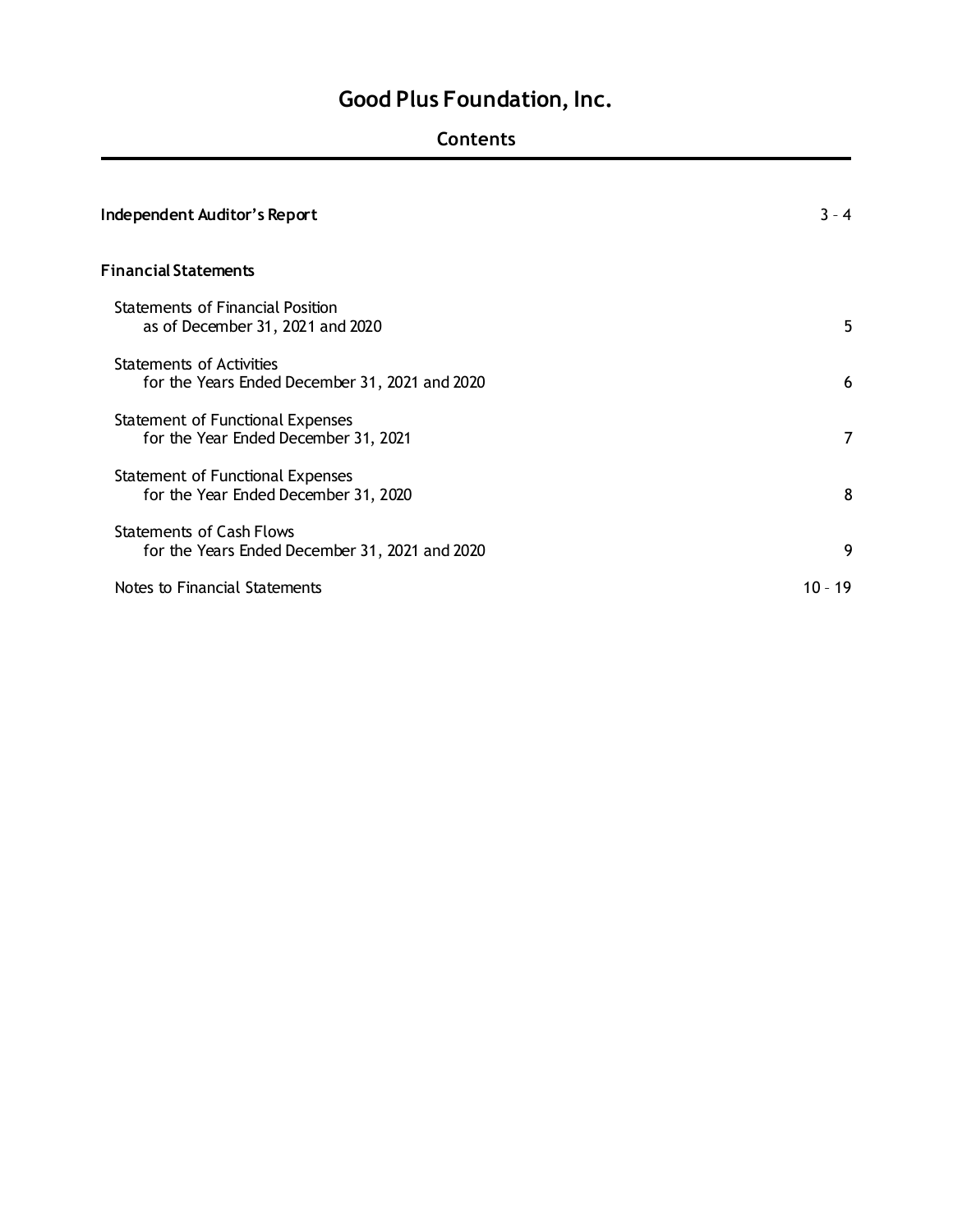

Tel: 212-576-1400 Fax: 212-576-1414 **www.bdo.com**

600 Third Avenue, 3rd Floor New York, NY 10016

### <span id="page-3-0"></span>**Independent Auditor's Report**

To the Board of Directors Good Plus Foundation, Inc. New York, NY

### *Opinion*

We have audited the financial statements of Good Plus Foundation, Inc. (the "Organization"), which comprise the statements of financial position as of December 31, 2021 and 2020, and the related statements of activities, functional expenses and cash flows for the years then ended, and the related notes to the financial statements.

In our opinion, the accompanying financial statements present fairly, in all material respects, the financial position of the Organization as of December 31, 2021 and 2020, and the changes in its net assets and its cash flows for the years then ended in accordance with accounting principles generally accepted in the United States of America.

### *Basis for Opinion*

We conducted our audits in accordance with auditing standards generally accepted in the United States of America (GAAS). Our responsibilities under those standards are further described in the Auditor's Responsibilities for the Audit of the Financial Statements section of our report. We are required to be independent of the Organization and to meet our other ethical responsibilities, in accordance with the relevant ethical requirements relating to our audits. We believe that the audit evidence we have obtained is sufficient and appropriate to provide a basis for our audit opinion.

### *Responsibilities of Management for the Financial Statements*

Management is responsible for the preparation and fair presentation of the financial statements in accordance with accounting principles generally accepted in the United States of America, and for the design, implementation, and maintenance of internal control relevant to the preparation and fair presentation of financial statements that are free from material misstatement, whether due to fraud or error.

In preparing the financial statements, management is required to evaluate whether there are conditions or events, considered in the aggregate, that raise substantial doubt about the Organization's ability to continue as a going concern within one year after the date that the financial statements are issued or available to be issued.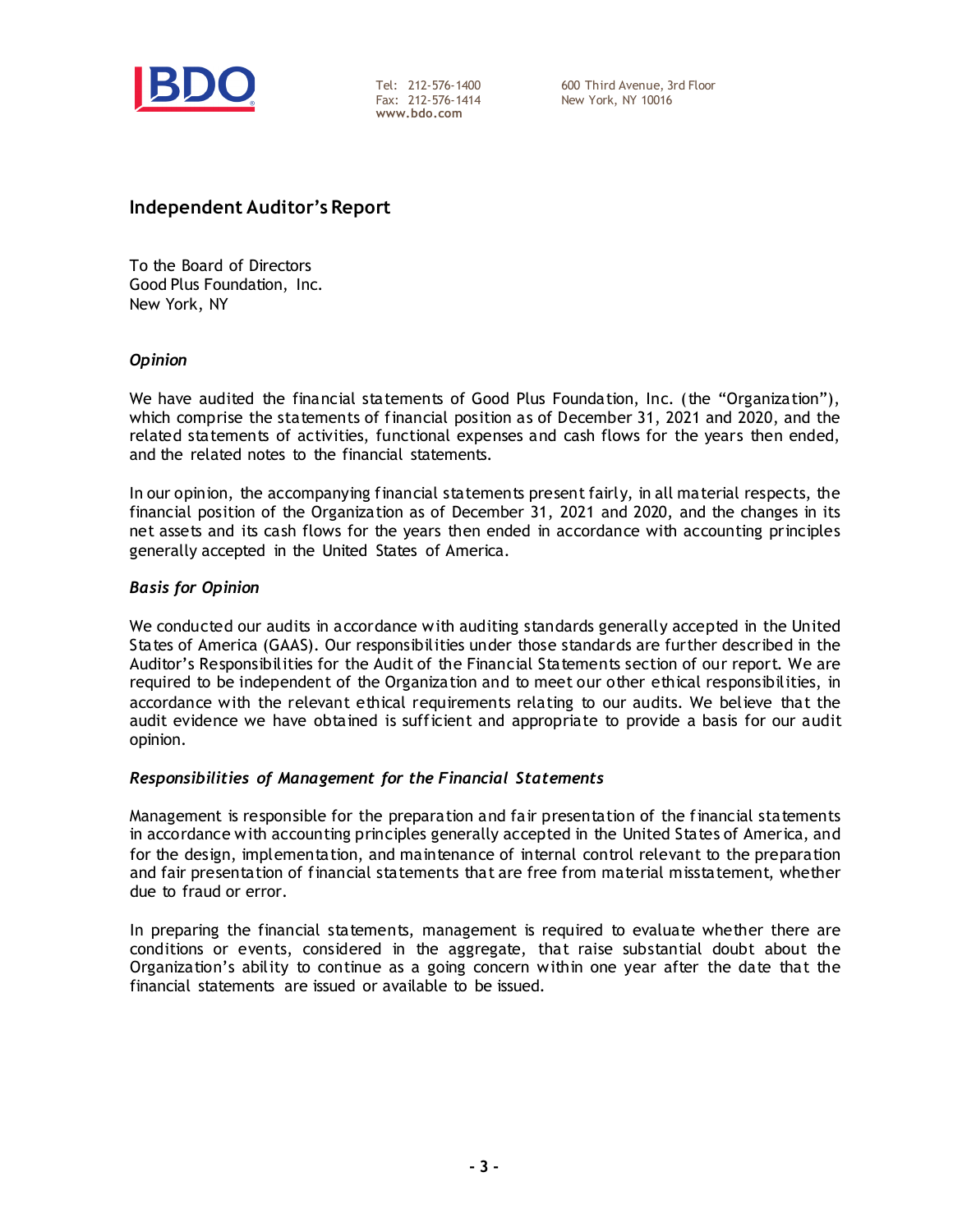

### *Auditor's Responsibilities for the Audit of the Financial Statements*

Our objectives are to obtain reasonable assurance about whether the financial statements as a whole are free from material misstatement, whether due to fraud or error, and to issue an auditor's report that includes our opinion. Reasonable assurance is a high level of assurance but is not absolute assurance and therefore is not a guarantee that an audit conducted in accordance with GAAS will always detect a material misstatement when it exists. The risk of not detecting a material misstatement resulting from fraud is higher than for one resulting from error, as fraud may involve collusion, forgery, intentional omissions, misrepresentations, or the override of internal control. Misstatements are considered material if there is a substantial likelihood that, individually or in the aggregate, they would influence the judgment made by a reasonable user based on the financial statements.

In performing an audit in accordance with GAAS, we:

- Exercise professional judgment and maintain professional skepticism throughout the audit.
- Identify and assess the risks of material misstatement of the financial statements, whether due to fraud or error, and design and perform audit procedures responsive to those risks. Such procedures include examining, on a test basis, evidence regarding the amounts and disclosures in the financial statements.
- Obtain an understanding of internal control relevant to the audit in order to design audit procedures that are appropriate in the circumstances, but not for the purpose of expressing an opinion on the effectiveness of the Organization's internal control. Accordingly, no such opinion is expressed.
- Evaluate the appropriateness of accounting policies used and the reasonableness of significant accounting estimates made by management, as well as evaluate the overall presentation of the financial statements.
- Conclude whether, in our judgment, there are conditions or events, considered in the aggregate, that raise substantial doubt about the Organization's ability to continue as a going concern for a reasonable period of time.

We are required to communicate with those charged with governance regarding, among other matters, the planned scope and timing of the audit, significant auditfindings, and certain internal control-related matters that we identified during the audit.

PDO USA, LP April 29, 2022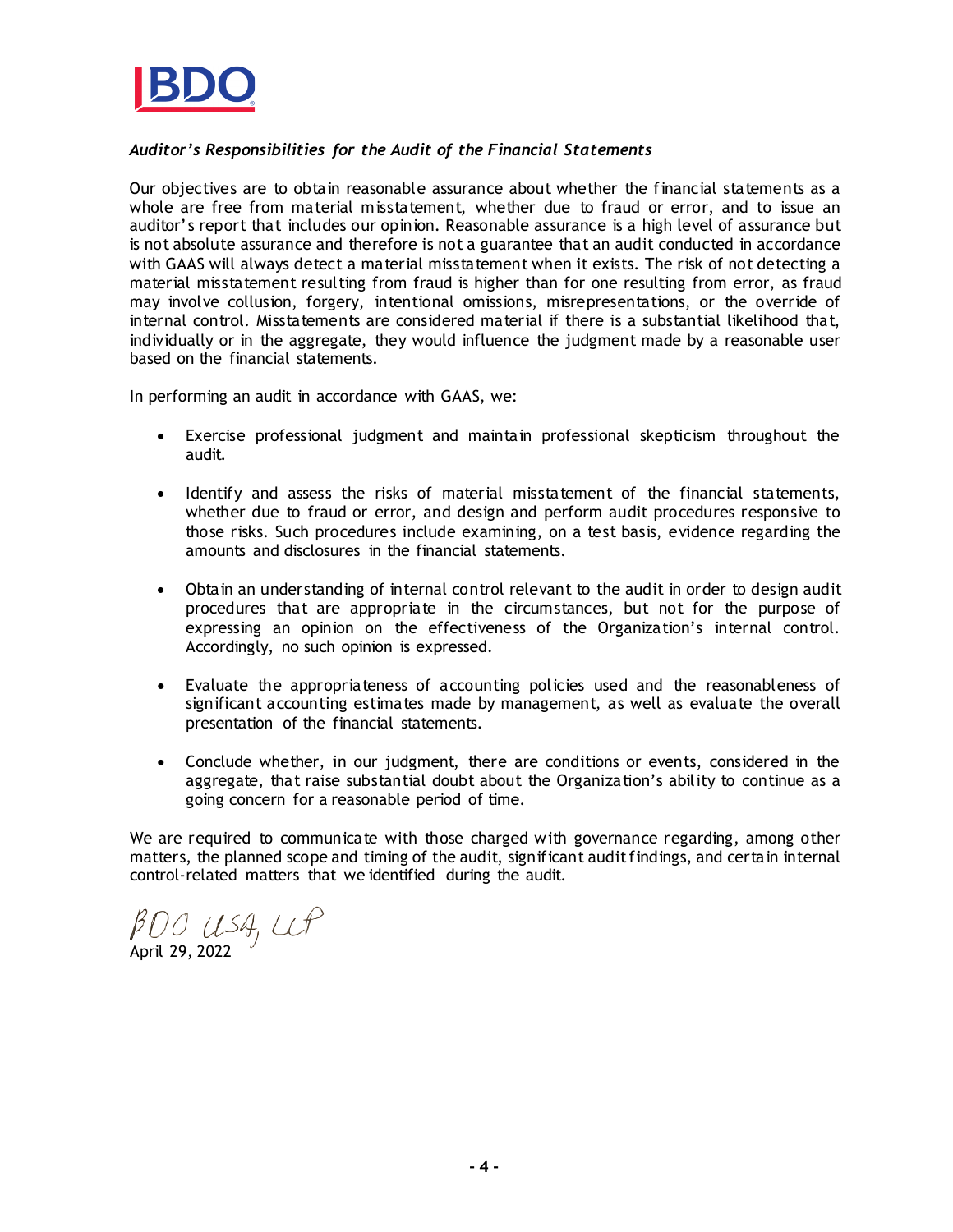### <span id="page-5-0"></span>**Statements of Financial Position**

| December 31,                             | 2021            | 2020            |
|------------------------------------------|-----------------|-----------------|
| Assets                                   |                 |                 |
| Cash and cash equivalents                | \$<br>1,943,954 | \$<br>2,040,945 |
| Cash-restricted                          | 48,879          | 52,873          |
| Investments                              | 3,021,635       | 2,622,977       |
| Contributions receivable                 | 20,000          | 46,685          |
| Inventory                                | 886,958         | 1,335,541       |
| Prepaid expenses and other assets        | 60,451          | 50,037          |
| Property and equipment, net              | 21,864          | 15,156          |
| Website, net                             | 10,000          | 15,000          |
| <b>Total Assets</b>                      | \$<br>6,013,741 | \$<br>6,179,214 |
| <b>Liabilities and Net Assets</b>        |                 |                 |
| Liabilities                              |                 |                 |
| Accounts payable and accrued expenses    | \$<br>207,390   | \$<br>266,114   |
| Paycheck Protection Program loan payable |                 | 246,115         |
| <b>Total Liabilities</b>                 | 207,390         | 512,229         |
| <b>Net Assets</b>                        |                 |                 |
| Without donor restrictions               | 5,757,472       | 5,604,114       |
| With donor restrictions                  | 48,879          | 62,871          |
| <b>Total Net Assets</b>                  | 5,806,351       | 5,666,985       |
| <b>Total Liabilities and Net Assets</b>  | \$<br>6,013,741 | \$<br>6,179,214 |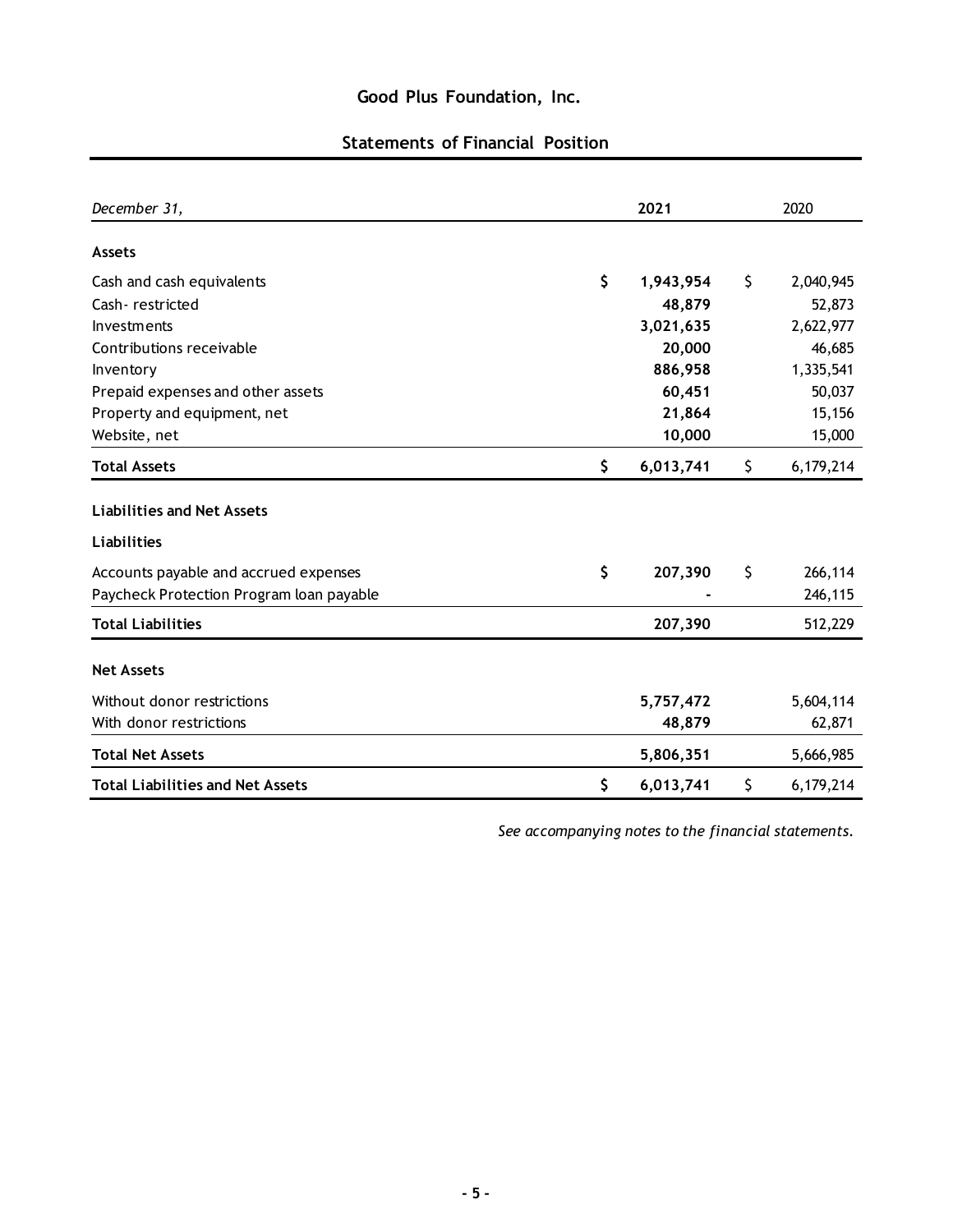| Statements of Activities |  |  |
|--------------------------|--|--|
|--------------------------|--|--|

| Year ended December 31,                                           | 2021            | 2020             |
|-------------------------------------------------------------------|-----------------|------------------|
| Changes in Net Assets Without Donor Restrictions                  |                 |                  |
| Contributions                                                     | 2,170,077<br>S. | \$<br>2,224,569  |
| Contributions in-kind                                             | 10,208,389      | 10,284,424       |
| Special events income, net of expenses                            |                 |                  |
| of \$219,322 and \$0 in 2021 and 2020, respectively               | 618,164         |                  |
| Forgiveness of debt - Paycheck Protection Program                 | 246,115         |                  |
| Investment income (loss), net                                     | 146,700         | (1, 847)         |
|                                                                   | 13,389,445      | 12,507,146       |
| Net Assets Released from Restriction                              |                 |                  |
| Satisfaction of program restrictions                              | 721,548         | 1,497,890        |
| Total Revenue, Gains and Other Support Without Donor Restrictions | 14,110,993      | 14,005,036       |
| <b>Expenses</b>                                                   |                 |                  |
| Program                                                           | 12,621,195      | 13,280,913       |
| General and administrative                                        | 742,770         | 602,463          |
| Fundraising                                                       | 593,670         | 603,102          |
| <b>Total Expenses</b>                                             | 13,957,635      | 14,486,478       |
| Change in Net Assets Without Donor Restrictions                   | 153,358         | (481, 442)       |
| Changes in Net Assets With Donor Restrictions                     |                 |                  |
| Contributions                                                     | 707,556         | 1,435,220        |
| Net assets released from restrictions                             | (721, 548)      | (1, 497, 890)    |
| Change in Net Assets With Donor Restrictions                      | (13,992)        | (62, 670)        |
| Change in Net Assets                                              | 139,366         | (544, 112)       |
| Net Assets - Beginning of Year                                    | 5,666,985       | 6,211,097        |
| Net Assets - End of Year                                          | 5,806,351<br>S  | \$.<br>5,666,985 |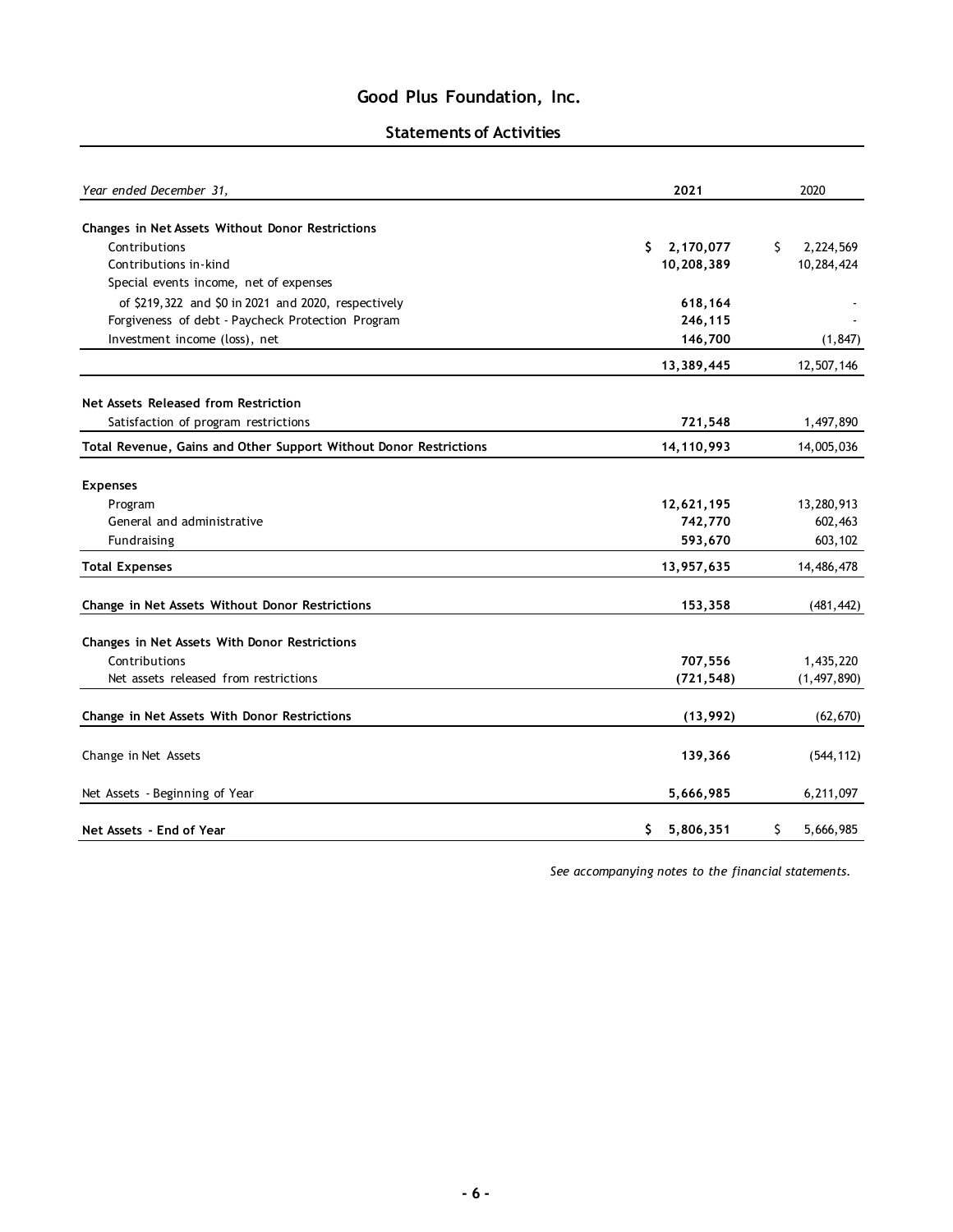#### **Statement of Functional Expenses**

*Year ended December 31, 2021*

|                                               | Program                  |                          |                                                       |                        |    | General and<br>Subtotal<br>Administrative<br><b>Fundraising</b> |    |         |    |                          | Total |                       |
|-----------------------------------------------|--------------------------|--------------------------|-------------------------------------------------------|------------------------|----|-----------------------------------------------------------------|----|---------|----|--------------------------|-------|-----------------------|
|                                               | Education                | Fatherhood               | Nurse-Family<br>Partnership/Helping<br>Mothers/Health | Crisis<br>Intervention |    |                                                                 |    |         |    |                          |       |                       |
| Salaries                                      | 71,716                   | 337,604<br>ς             | 270,235<br>-S                                         | 162,477<br>S.          | -S | 842,032                                                         | \$ | 320,165 | S. | 405,469                  | S.    | 1,567,666             |
| Payroll taxes and fringe benefits             | 15,357                   | 70,451<br>3,656,917      | 56,838<br>3,134,500                                   | 33,703<br>2,612,084    |    | 176,349                                                         |    | 64,841  |    | 82,506                   |       | 323,696<br>10,448,334 |
| Program supplies, in-kind<br>Program supplies | 1,044,833<br>30,357      | 78,636                   | 121,003                                               | 57,781                 |    | 10,448,334<br>287,777                                           |    |         |    | $\overline{\phantom{a}}$ |       | 287,777               |
| Cash grants                                   | 56,000                   | 94,000                   | 171,500                                               |                        |    | 321,500                                                         |    |         |    |                          |       | 321,500               |
| Depreciation and amortization                 | 703                      | 2,683                    | 2,530                                                 | 1,495                  |    | 7,411                                                           |    | 6,641   |    | 2,447                    |       | 16,499                |
| Repairs and maintenance                       | 2,095                    | 3,252                    | 8,982                                                 | 2,441                  |    | 16,770                                                          |    | 215     |    | 251                      |       | 17,236                |
| Occupancy                                     | 44,408                   | 61,622                   | 173,360                                               | 42,976                 |    | 322,366                                                         |    | 4,553   |    | 5,372                    |       | 332,291               |
| Telephone                                     | 1,189                    | 3,383                    | 4,294                                                 | 2,495                  |    | 11,361                                                          |    | 32      |    | 15                       |       | 11,408                |
| Insurance                                     | 4,331                    | 6,373                    | 14,753                                                | 3,857                  |    | 29,314                                                          |    | 913     |    | 1,245                    |       | 31,472                |
| Office expense                                | 8,187                    | 24,227                   | 28,767                                                | 16,772                 |    | 77,953                                                          |    | 19,848  |    | 17,670                   |       | 115,471               |
| Utilities                                     | 1,974                    | 2,828                    | 7,067                                                 | 1,856                  |    | 13,725                                                          |    | 193     |    | 220                      |       | 14,138                |
| Delivery                                      | 5,952                    | 16,326                   | 22,918                                                | 9,973                  |    | 55,169                                                          |    |         |    |                          |       | 55,169                |
| Professional fees                             | 748                      | 4,284                    | 3,348                                                 | 2,754                  |    | 11,134                                                          |    | 116,731 |    | 66,324                   |       | 194,189               |
| Marketing                                     | $\overline{\phantom{a}}$ | $\overline{\phantom{a}}$ | $\overline{\phantom{a}}$                              |                        |    | $\overline{\phantom{a}}$                                        |    |         |    | 12,151                   |       | 12,151                |
| Professional fees, in-kind                    | $\overline{\phantom{a}}$ | $\overline{\phantom{a}}$ | $\overline{\phantom{a}}$                              |                        |    |                                                                 |    | 208,638 |    |                          |       | 208,638               |
| <b>Total Expenses</b>                         | \$1,287,850              | \$4,362,586              | 4,020,095                                             | \$2,950,664            |    | 12,621,195                                                      | s  | 742,770 | S. | 593,670                  | -S    | 13,957,635            |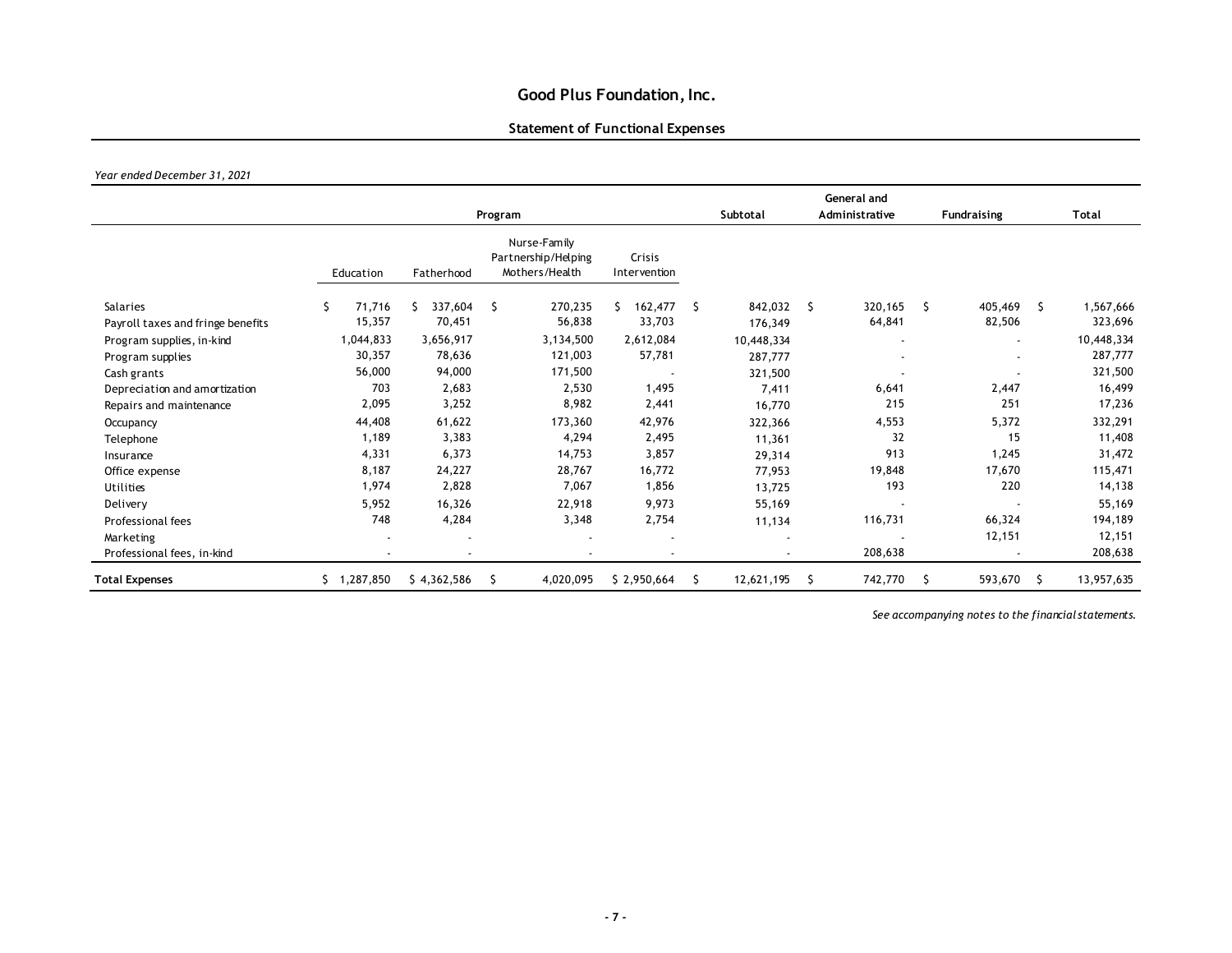#### **Statement of Functional Expenses**

*Year ended December 31, 2020*

|                                   | Program                  |             |                                                       |                        | Subtotal                 | <b>Total</b>             |                     |              |
|-----------------------------------|--------------------------|-------------|-------------------------------------------------------|------------------------|--------------------------|--------------------------|---------------------|--------------|
|                                   | Education                | Fatherhood  | Nurse-Family<br>Partnership/Helping<br>Mothers/Health | Crisis<br>Intervention |                          |                          |                     |              |
| <b>Salaries</b>                   | 73,073<br>S.             | 364,080     | S.<br>238,238                                         | 64,361<br>S<br>Ś.      | 739,752                  | 255,349<br>-S            | S.<br>Š.<br>406,990 | 1,402,091    |
| Payroll taxes and fringe benefits | 14,702                   | 71,861      | 47,849                                                | 12,921                 | 147,333                  | 47,539                   | 77,414              | 272,286      |
| Program supplies, in-kind         | 1,453,113                | 3,912,228   | 4,471,117                                             | 1,341,335              | 11, 177, 793             | $\overline{\phantom{a}}$ |                     | 11, 177, 793 |
| Program supplies                  | 73,980                   | 97,296      | 157,796                                               | 29,872                 | 358,944                  |                          |                     | 358,944      |
| Cash grants                       | 42,000                   | 117,000     | 156,000                                               |                        | 315,000                  |                          |                     | 315,000      |
| Depreciation and amortization     | 1,625                    | 4,134       | 4,419                                                 | 1,141                  | 11,319                   | 15,027                   | 57                  | 26,403       |
| Repairs and maintenance           | 1,999                    | 2,889       | 8,203                                                 | 2,053                  | 15,144                   | 305                      | 241                 | 15,690       |
| Occupancy                         | 43,572                   | 60,302      | 168,172                                               | 41,623                 | 313,669                  | 4,444                    | 5,251               | 323,364      |
| Telephone                         | 1,753                    | 4,589       | 5,417                                                 | 1,637                  | 13,396                   | 292                      | 26                  | 13,714       |
| Insurance                         | 2,416                    | 6,203       | 6,500                                                 | 1,702                  | 16,821                   | 2,035                    | 4,286               | 23,142       |
| Office expense                    | 9,076                    | 25,238      | 27,046                                                | 7,788                  | 69,148                   | 38,118                   | 18,950              | 126,216      |
| <b>Utilities</b>                  | 1,262                    | 1,746       | 4,858                                                 | 1,203                  | 9,069                    | 181                      | 152                 | 9,402        |
| Delivery                          | 7,541                    | 24,223      | 24,865                                                | 7,655                  | 64,284                   |                          | 689                 | 64,973       |
| Professional fees                 | 3,192                    | 13,041      | 10,142                                                | 2,866                  | 29,241                   | 104,850                  | 33,768              | 167,859      |
| Marketing                         | $\overline{\phantom{a}}$ |             |                                                       |                        | $\blacksquare$           |                          | 54,709              | 54,709       |
| Printing                          |                          |             |                                                       |                        | $\overline{\phantom{a}}$ |                          | 569                 | 569          |
| Professional fees, in-kind        |                          |             |                                                       |                        |                          | 134,323                  |                     | 134,323      |
| <b>Total Expenses</b>             | \$1,729,304              | \$4,704,830 | 5,330,622<br>-S                                       | \$1,516,157<br>\$      | 13,280,913               | S.<br>602,463            | -S<br>603,102<br>Š. | 14,486,478   |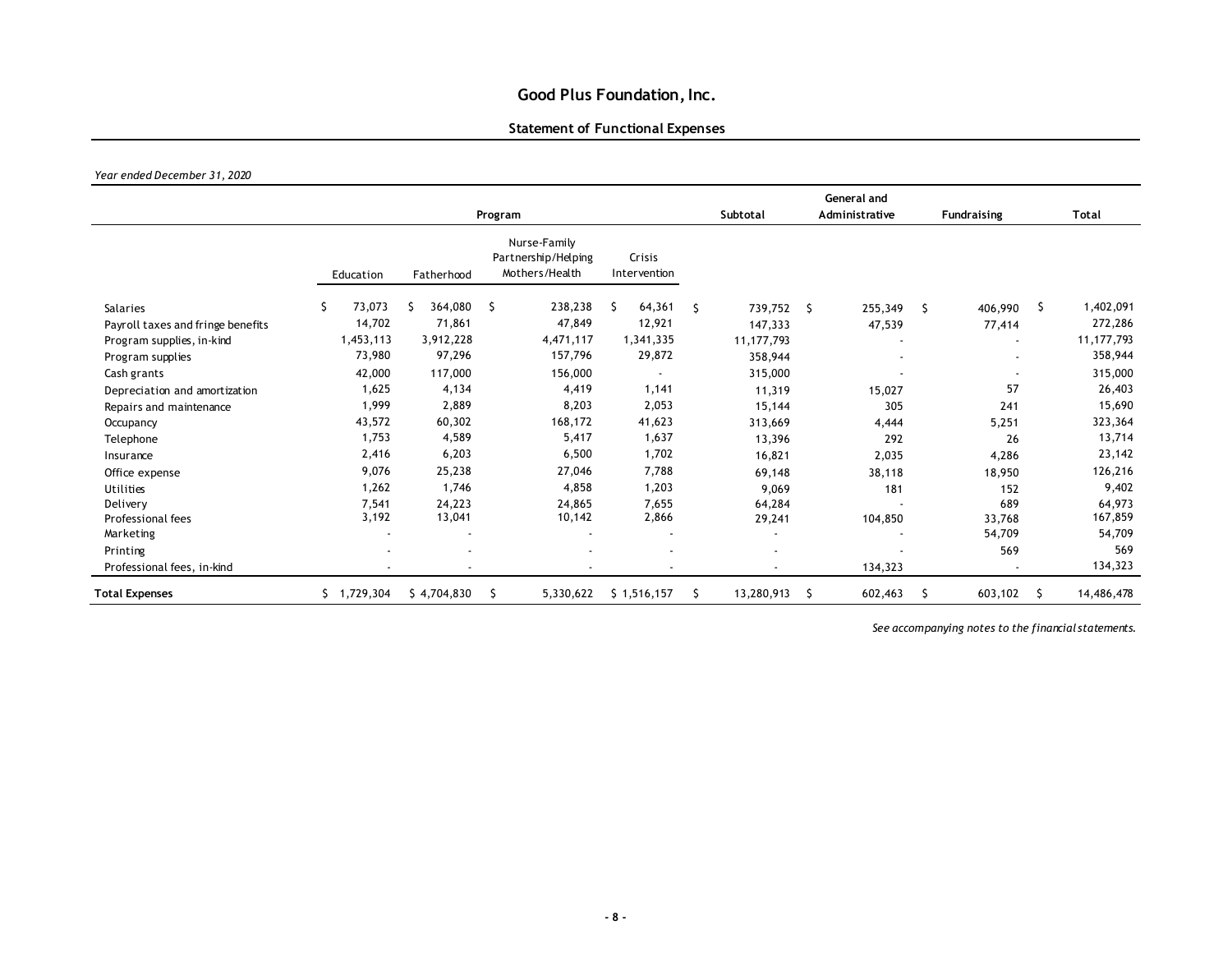### **Statements of Cash Flows**

| Year ended December 31,                                | 2021            | 2020             |
|--------------------------------------------------------|-----------------|------------------|
| Cash Flows from Operating Activities                   |                 |                  |
| Change in net assets                                   | \$<br>139,366   | \$<br>(544, 112) |
| Adjustments to reconcile change in net assets          |                 |                  |
| to net cash provided by operating activities:          |                 |                  |
| Depreciation and amortization                          | 16,499          | 26,403           |
| Accrued interest receivable                            | (163)           |                  |
| Unrealized loss (gain) on investments                  | (44, 309)       | 43,857           |
| Realized loss (gain) on investments                    | (43, 466)       | 33,902           |
| Donated investments                                    | (52, 412)       |                  |
| Donated goods - contributions                          | (9,999,751)     | (10, 150, 101)   |
| Goods utilized in program expenses                     | 10,448,334      | 11, 177, 793     |
| Forgiveness of Paycheck Protections Program loan       | (246, 115)      |                  |
| Changes in operating assets and liabilities:           |                 |                  |
| Contributions receivable                               | 26,685          | 88,315           |
| Prepaid expenses and other assets                      | (10, 414)       | (4,030)          |
| Accounts payable and accrued expenses                  | (58, 724)       | 75,775           |
| Net Cash Provided by Operating Activities              | 175,530         | 747,802          |
|                                                        |                 |                  |
| Cash Flows from Investing Activities                   |                 |                  |
| Purchases of property and equipment                    | (18, 207)       | (7, 533)         |
| Proceeds from sales of investments                     | 1,892,022       | 3,064,652        |
| Redemption of certificate of deposit                   |                 | 303,374          |
| Purchases of investments                               | (2, 150, 330)   | (3, 159, 156)    |
| Net Cash (Used in) Provided by Investing Activities    | (276, 515)      | 201,337          |
|                                                        |                 |                  |
| Cash Flows from Financing Activities                   |                 |                  |
| Proceeds from Paycheck Protection Program loan payable |                 | 246,115          |
| Net (Decrease) Increase in Cash and Cash Equivalents   | (100, 985)      | 1,195,254        |
| Cash and Cash Equivalents, beginning of year           | 2,093,818       | 898,564          |
| Cash and Cash Equivalents, end of year                 | \$<br>1,992,833 | \$<br>2,093,818  |
|                                                        |                 |                  |
| Supplemental Disclosure of Cash Flow Information:      |                 |                  |
| Cash                                                   | \$<br>1,943,954 | \$<br>2,040,945  |
| Cash - restricted                                      | 48,879          | 52,873           |
| Total                                                  | \$<br>1,992,833 | \$<br>2,093,818  |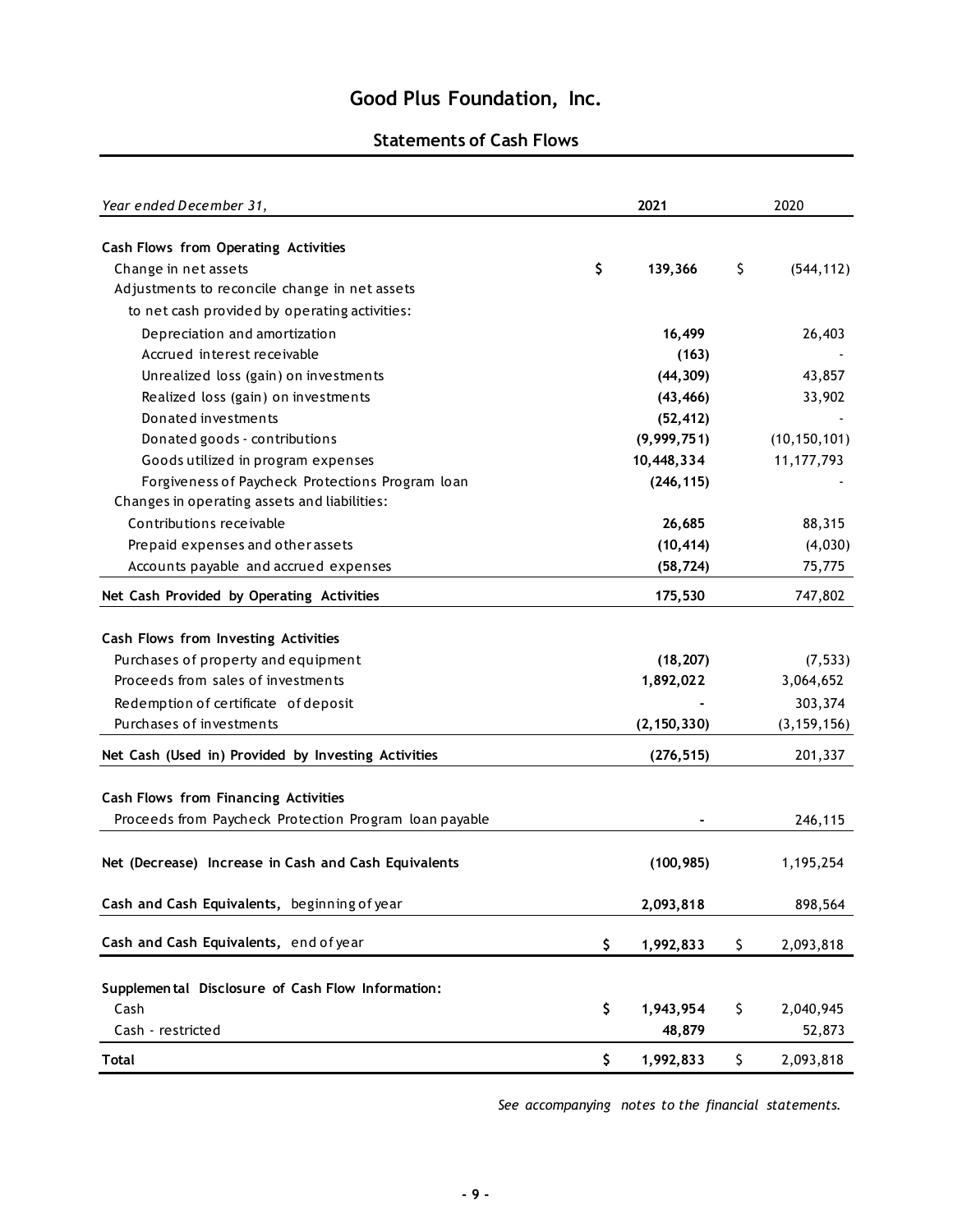### **1. The Organization**

Good Plus Foundation, Inc. (the "Organization") was incorporated on February 26, 2001. On July 25, 2017, the board of directors approved the change of the Organization's name from The Baby Buggy, Inc. to Good Plus Foundation, Inc. The Organization's mission is to work to dismantle multi-generational poverty by pairing tangible goods with innovative services for low-income fathers, mothers and caregivers, creating an upward trajectory for the whole family. The Organization is an exempt organization for federal income tax purposes under Section  $501(c)(3)$  of the Internal Revenue Code and under the corresponding provisions of the New York State tax laws. The Organization has been classified to be a publicly supported organization and not a private foundation under Section 509(a) and is qualified for deductible contributions as provided in Section  $170(b)(1)(A)(vi)$ . The Organization's primary source of income is contributions.

The Organization focuses on the following major segments:

**Education** – The Organization's educational program includes working in conjunction with agencies such as Early Head Start and Head Start that offer free, high-quality education for young children, as well as a range of health and family support services for their parents.

**Fatherhood -** The Organization's Fatherhood Initiative provides clothing, gear, and products for children of low-income, non-custodial fathers enrolled in fathering programs at 13 organizations in New York City, Los Angeles and Baltimore. These programs help fathers feel empowered to embrace fatherhood and the responsibilities that accompany it and to provide poor fathers the tools they need to keep their children safe and healthy. The Organization also offers financial education workshops and benefits screening to help improve the family's overall and financial well-being.

**Health** – The primary focus is Nurse-Family Partnership ("NFP") programs in New York City, Jersey City, Los Angeles, Dallas, Detroit and Houston. NFP pairs poor first-time moms with a visiting nurse from the 20th week of pregnancy until her child's second birthday. Demonstrated impacts include better maternal health, lower rates of child abuse and childhood accidents, longer intervals between births, and better maternal employment and graduation rates.

**Intervention** – The Organization donates to programs that provide services for at-risk children and families who are living in poverty and faced with challenging circumstances. These programs offer case management, counseling, advocacy, and parenting workshops, as well as crisis intervention when necessary.

### **2. SignificantAccounting Policies**

### *Basis of Presentation*

The Organization's financial statements have been prepared on the accrual basis of accounting and conform to accounting principles generally accepted in the United States of America ("U.S. GAAP"). In the statement of financial position, assets and liabilities are presented in order of liquidity or conversion to cash and their maturity resulting in the use of cash, respectively.

### *Financial StatementPresentation*

The classification of the Organization's net assets and its support, revenues, and expenses is based on the existence or absence of donor-imposed restrictions. It requires that the amounts for each of the two classes of net assets – with donor restrictions or without donor restrictions – be displayed in a statement of financial position and that the amount of change in each of those classes of net assets be displayed in a statement of activities.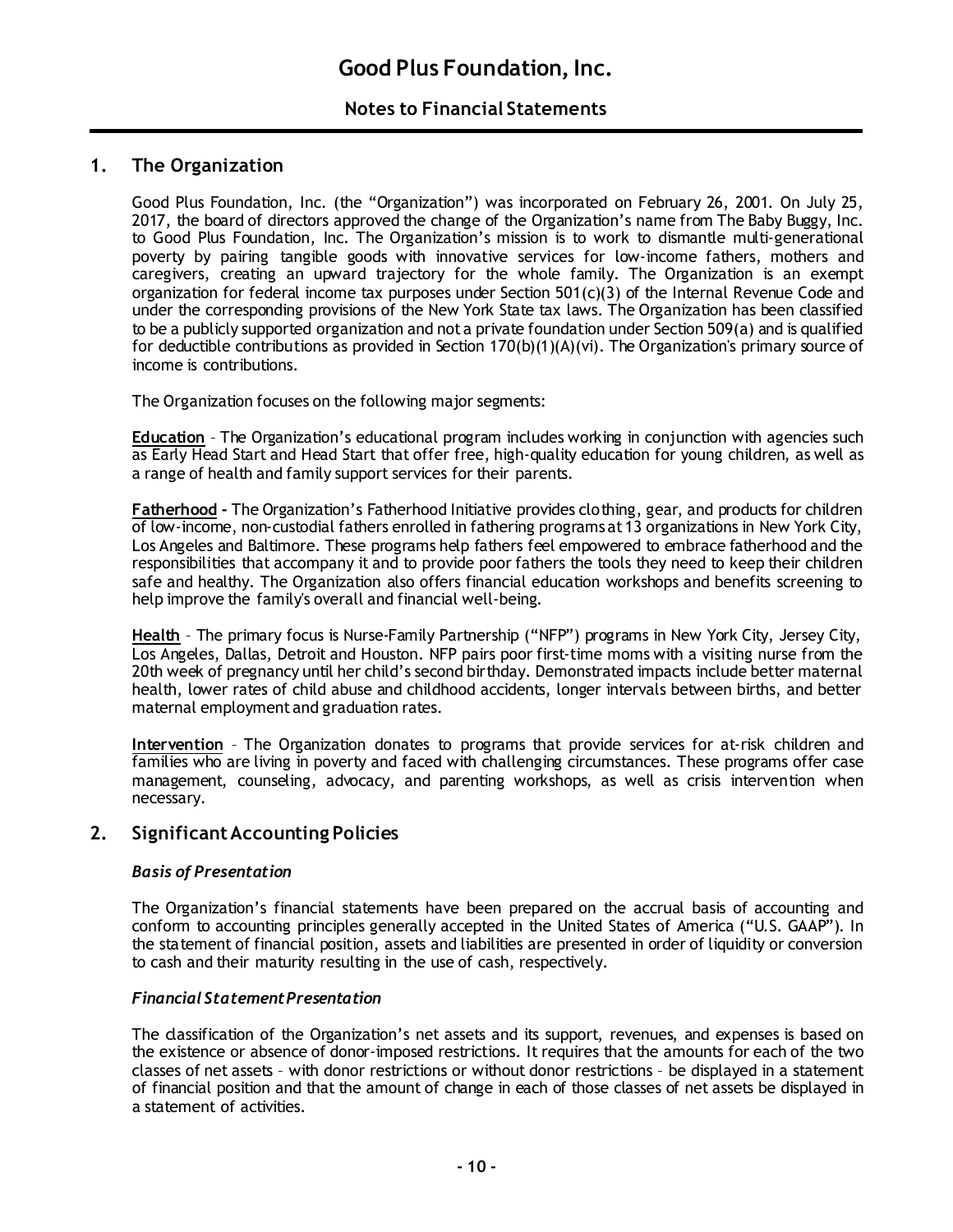These classes are defined as follows:

Net Assets with Donor Restrictions consist of contributions and other inflows of assets whose use is subject to donor-imposed restrictions that are more specific than broad limits reflecting the nature of the not-for-profit entity, the environment in which it operates, and the purposes specified in its articles of incorporation or bylaws or comparable documents. Donor-imposed restrictions may be temporary in nature, such as stipulating that resources may be used only after a specified date or limited to specific programsor services. Certain donor-imposedrestrictions are perpetual in nature.

Net Assets without Donor Restrictions consist of contributions and other inflows of assets whose use is not subject to donor-imposed restrictions. This net asset category includes both contributions not subject to donor restrictions and exchange transactions.

### *Cash and Cash Equivalents*

The Organization considers all highly liquid instruments purchased with an original maturity of three months or less to be cash equivalents.

#### *Investments*

Investments are recorded at fair value based upon quoted market prices. Investment income (loss) includes dividends, interest, and realized and unrealized gains and losses on investments carried at fair value, and is recorded net of investment fees. Investment income (loss) is recorded as income without donor restrictions in the statement of activities.

#### *Contributions Receivable*

Contributions receivable represent unconditional promises to give by donors and are recorded at net realizable value. Unlessmaterial, the Organization does not discountlong-term receivables. For the years ended December 31, 2021 and 2020, the Organization had contributions receivable of \$20,000 and \$46,685, respectively. The Organization uses the allowance method to determine uncollectible contributions receivable. Such allowance is based on management's assessment of the creditworthiness of its donors, the age of the receivables, as well as current economic conditions and historical information. The Organization has determined that no allowance for uncollectible contributions receivable is necessary as of December 31, 2021 and 2020.

#### *Inventory*

Purchased inventory is stated at the lower of cost or market value, with cost being determined by the first-in, first-out method. Contributed inventory is stated at the value placed by the donors on the date of donation.

### *Propertyand Equipment, Net*

Property and equipment are stated at cost and are being depreciated on the straight-line method over the estimated useful lives of the assets. The Organization has established a \$1,000 threshold abovewhich assets are capitalized. Expenditures for repairs and maintenance are expensed as incurred.

#### *Impairment*

The Organization reviews long-long lived assets to determine whether there has been any permanent impairment whenever events or circumstances indicate the carrying amount of an asset may not be recoverable. If the sum of the expected future undiscounted cash flows is less than the carrying amount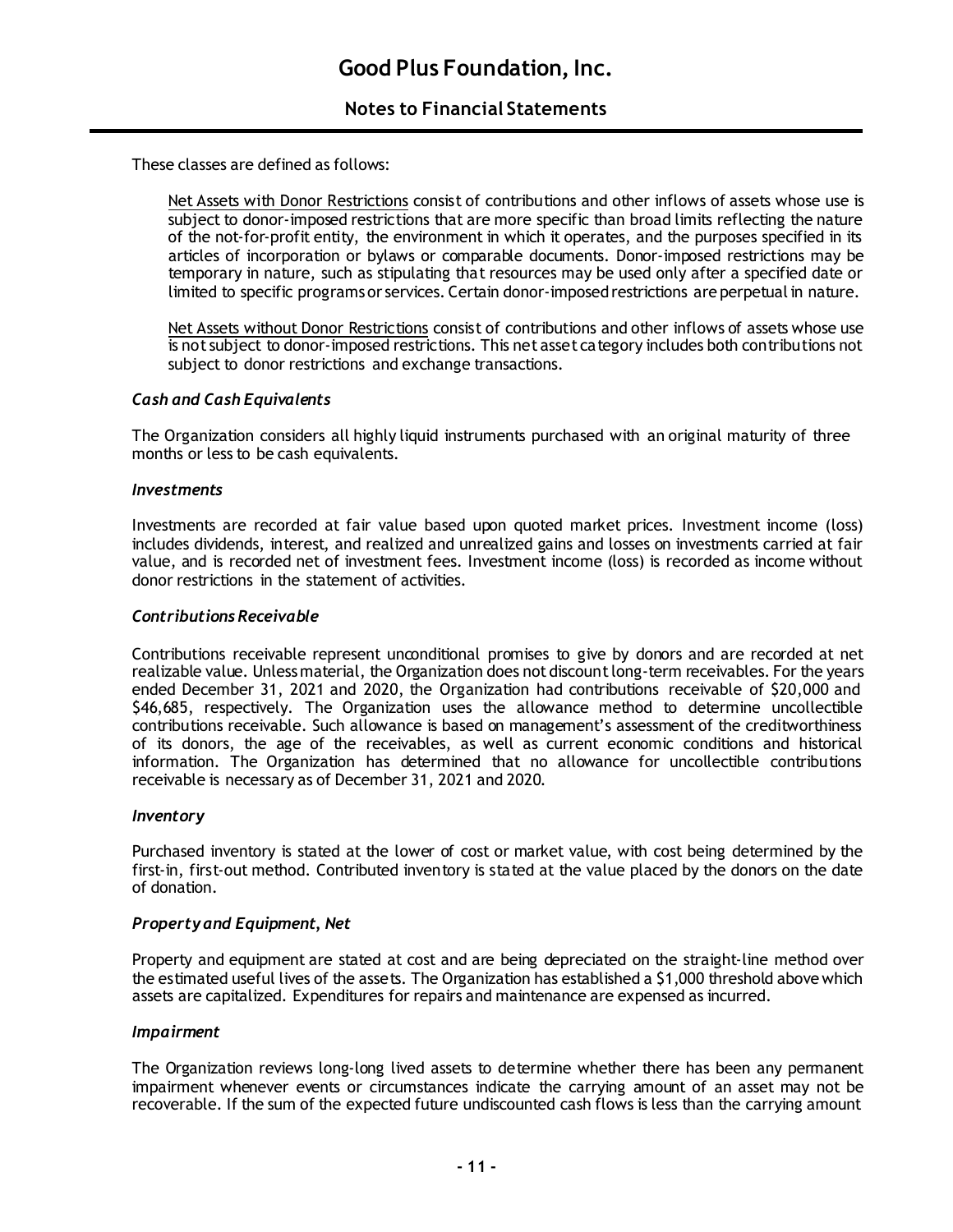of the assets, the Organization recognizes an impairment loss. No impairment losses were recognized for the years ended December 31, 2021 and 2020.

#### *Revenue Recognition*

Transfers of cash or other assets or settlement of liabilities that are both voluntary and nonreciprocal are recognized as contributions. Reciprocal transfers in which each party receives and sacrifices goods or services with approximate commensurate value are recognized as exchange transactions.

Contributions may either be conditional or unconditional. A contribution is considered conditional when the donor imposes both a barrier and a right of return. Conditional contributions are recognized as revenue on the date all donor-imposed barriers are overcome or explicitly waived by the donor. Barriers may include specific and measurable outcomes, limitations on the performance of an activity and other stipulations related to the contribution.

A donor has a right of return of any assets transferred or a right of release of its obligation to transfer any assets in the event the Organization fails to overcome one or more barriers. Assets received before the barrier is overcome are accounted for as refundable advances.

Unconditional contributions may or may not be subject to donor-imposed restrictions. Donor-imposed restrictions limit the use of the donated assets but are less specific than donor-imposed conditions. Unconditional contributions without donor restrictions are recognized as revenue or support in changes in net assets without donor restrictions when received or promised. Contributions subject to donor restrictions are recognized in changes in net assets with donor restrictions. When a purpose restriction is satisfied or when a time restriction expires, the contribution is reported as net assets released from restrictions and is recognized in changes in net assets without donor restrictions.

The Organization applies Topic 606, *Revenue from Contracts with Customers,* to exchange transactions when applicable. Most of the Organization's revenue for the years ended December 31, 2021 and 2020 were from non-exchange transaction revenue sources including contributions, in-kind contributions and investment income.

Topic 606 applies to the portion of the Organization's special events income that is determined to be an exchange transaction. The Organization conducts special events in which a portion of the gross proceeds paid by the participant represents payment for the direct cost of the benefits received by the participant at the event. Unless a verifiable, objective means exists to demonstrate otherwise, the fair value of meals and entertainment provided at special events is measured at the actual cost to the Organization. The direct costs of the special events which ultimately benefit the donor rather than the Organization are recorded as exchange transaction revenue and exchange transaction expense. All proceeds received in excess of the direct costs are recorded as special events income in the accompanying statements of activities.

For the year ended December 31, 2021, the Organization reported special events income of \$837,486 and expense of \$219,322. There were no special events income or expense for the year ended December 31, 2020. The direct costs of special events include expenses for the benefit of the donor. For example, meal and facility rentals are considered direct costs of special events.

#### *In-Kind Contributions*

The Organization receives contributions of donated non-cash assets that are an integral part of its operations. Such assets are recognized as income as contributions in-kind and expensed as in-kind at their values based on market values of items donated or on current prices at the time of donation. Contributions are recorded in the period received.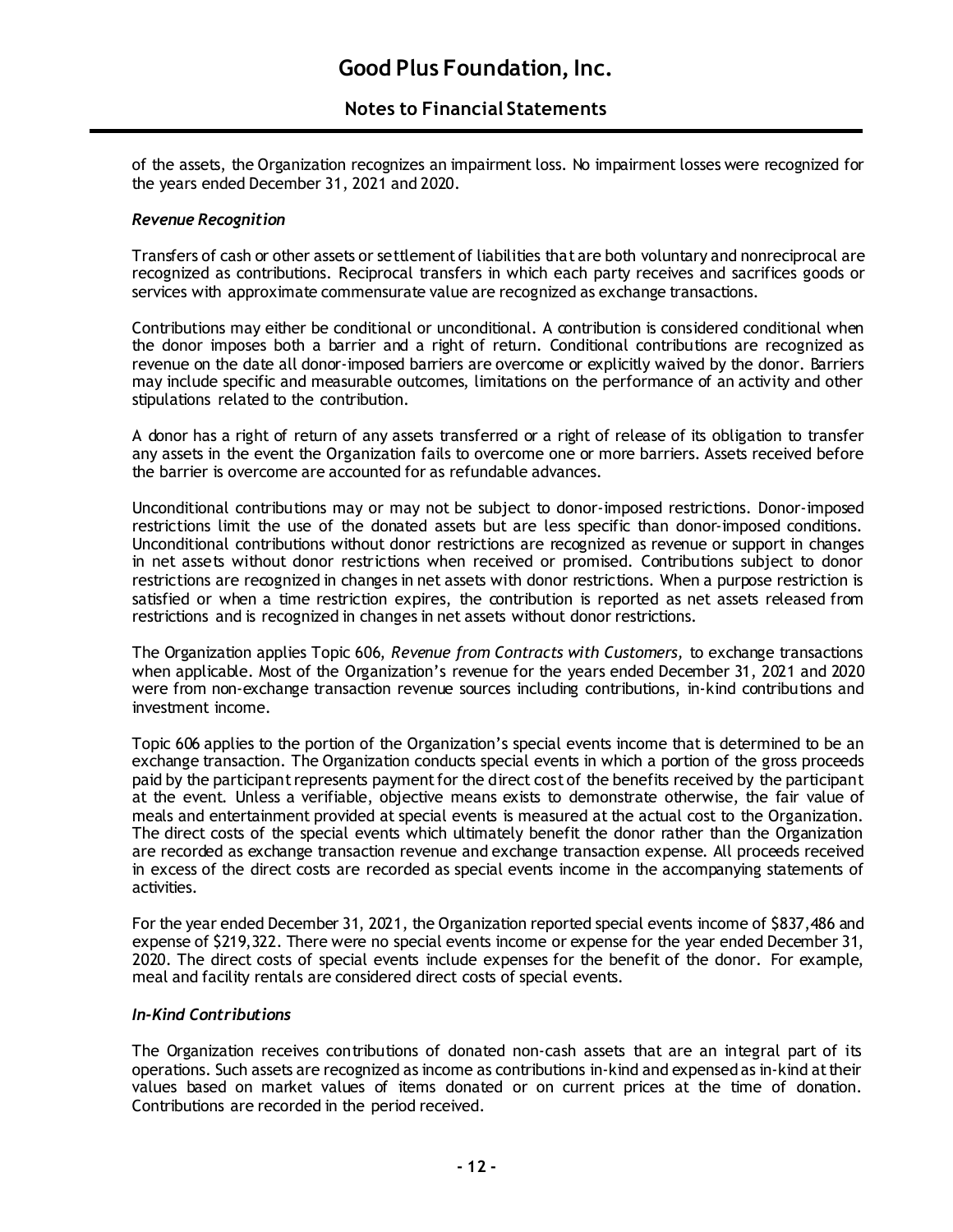#### *Donated Services*

Donated services are recognized as revenue, if the services received create or enhance non-financial assets, require specialized skills provided by individuals possessing those skills and typically need to be purchased if not provided by donation. Accordingly, the Organization does not record the value of those volunteer hours that do not meet the criteria for recognition under U.S. GAAP.

#### *Functional Allocation of Expenses*

Expenses that can be directly identified with the program or supporting service to which they relate are charged accordingly. Other expenses by function have been allocated among program and supporting service classifications using payroll allocation.

#### *Marketing*

The Organization expenses marketing costs as incurred. The Organization incurred \$12,151 and \$54,709 of marketing costs for the years ended December 31, 2021 and 2020, respectively, which is included in the accompanying statements of functional expenses.

#### *Use of Estimates*

The preparation of financial statements in conformity with U.S. GAAP requires management to make estimates and assumptions that affect the reported amounts of assets and liabilities and disclosures of contingent assets and liabilities at the date of the financial statements and the reported amounts of revenues and expenses during the reporting period. Actual results could differ from those estimates.

#### *Income Taxes*

The Organization files informational returns in the federal and New York State jurisdictions. The Organization is generally no longer subject to income tax examinations by the Internal Revenue Service or New York State for returns filed before 2018.

The accounting standard for uncertainty in income taxes prescribes a minimum recognition threshold and measurement methodology that a tax position taken or expected to be taken in a tax return is required to meet before being recognized in the financial statements. It also provides guidance for derecognition, classification, interest and penalties, disclosure, and transition.

The Organization does not expect a significant increase or decrease to the total amounts of unrecognized tax positions during the year ended December 31, 2021. However, the Organization may be subject to audit by tax authorities. The Organization believes that it has appropriate support for the positions taken on its tax returns. Nonetheless, the amounts ultimately paid, if any, upon resolution of the issues raised by the taxing authorities may differ materially from the amounts accrued for each year. Management believes that its nonprofit status would be sustained upon examination.

Should there be interest on underpayments of income tax, the Organization would classify it as interest expense. The Organization would classify penalties in connection with underpayments of income tax as other expense.

#### *Subsequent Events*

The Organization hasevaluated events throughApril 29, 2022, which is the date the financial statements were available to be issued.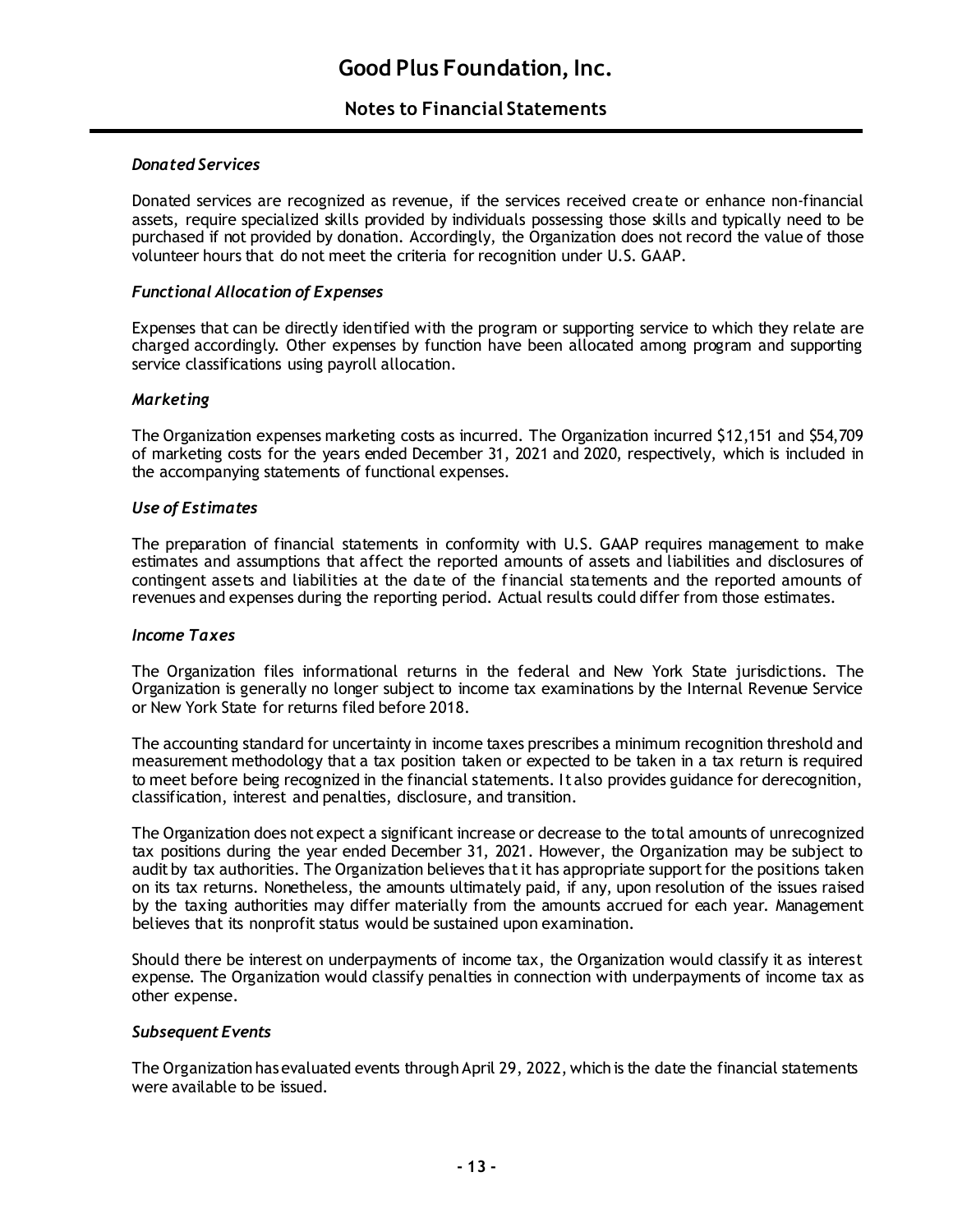### *Fair Value Measurements and FairValue - Definition and Hierarchy*

Fair value is defined as the price that would be received to sell an asset or paid to transfer a liability in an orderly transaction between market participants at the measurement date.

Accounting standards establish a fair value hierarchy for inputs used in measuring fair value that maximizes the use of observable inputs and minimizes the use of unobservable inputs by requiring the most observable units be used when available. Observable inputs are those that market participants would use in pricing the asset or liability based on market data obtained from sources independent of the Organization. Unobservable inputs reflect the Organization's assumption aboutinputs used by market participants at the measurement date. The fair value hierarchy is categorized into three levels based on inputs as follows:

Level 1 - Valuation based on quoted prices in active markets for identical assets or liabilities that the Organization has the ability to access.

Level 2 - Valuation based on quoted prices for similar assets or liabilities in active markets; for identical or similar assets or liabilities in inactive markets; inputs other than quoted prices that are observable for the asset or liability; or inputs that are derived principally or corroborated by observable market data by correlation or other means.

Level 3 - Valuation based on inputs that are unobservable and significant to the overall fair value measurement.

#### *Recent Accounting Pronouncements*

### *Lease Accounting*

In February 2016, the Financial Accounting Standards Board ("FASB") issued ASU 2016-02, *Leases*, which will require lessees to recognize a lease liability, which is a lessee's obligation to make lease payments arising from a lease, measured on a discounted basis; and a right-of-use asset, which is an asset that represents the lessee's right to use, or control the use of, a specified asset for the lease term. The standard is effective for non-public business entities for fiscal years beginning after December 15, 2021. The Organization is currently evaluating the impact of the adoption of ASU 2016-02.

### *Measurement of Credit Losses on Financial Instruments*

In June 2016, the FASB issued an accounting standards update which will replace the current incurred loss impairment methodology in GAAP with a methodology that reflects the expected credit losses. The update is intended to provide financial statement users with more decision-useful information about expected credit losses. This update is effective on a modified retrospective basis for financial statements issued for fiscal years beginning after December 15, 2022, and interim periods within fiscal years beginning after December 15, 2023. Early adoption is permitted for fiscal years beginning after December 15, 2018 including interim periods in those fiscal years. The Organization is currently evaluating the effect the update will have on its financial statements.

### *Presentation and Disclosures by Not-for-Profit Entities for Contributed Nonfinancial Assets*

In September 2020, the FASB issued ASU 2020-07, *Presentation and Disclosures by Not-For-Profit Entities for Contributed Nonfinancial Assets* (Topic 958). The update requires not-for-profits to present contributed nonfinancial assets as a separate line item on the statement of activities, and to disclose information regarding each type of contributed nonfinancial assets. The update is effective for financial statements issued for fiscal years beginning after June 15, 2021, and interim periods within fiscal years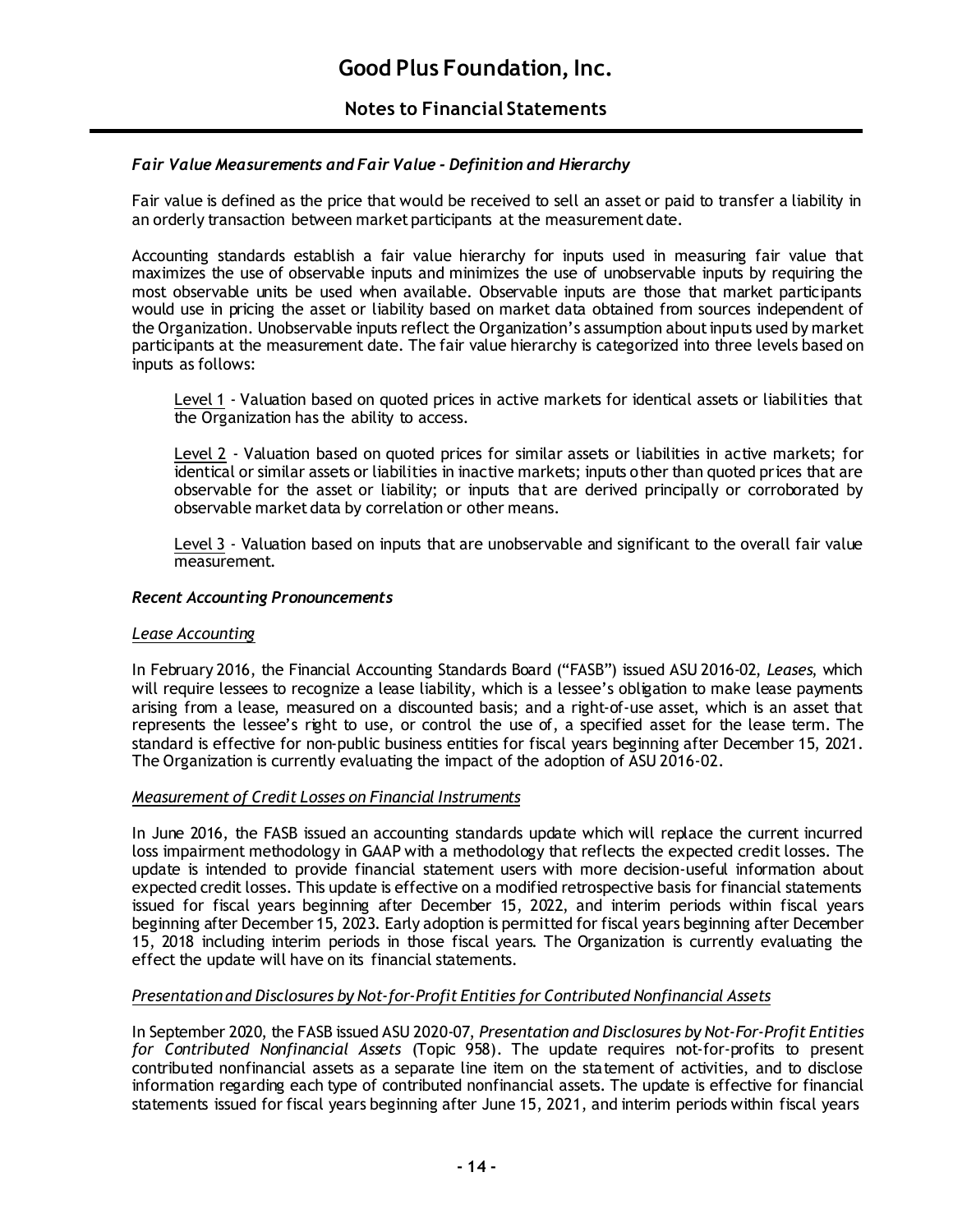beginning after June 15, 2022, with early application permitted. The Organization is currently evaluating the impact of the adoption of ASU 2020-07.

### **3. Investments**

### *Determination of Fair Values*

The valuation methodologies used to determine the fair values of assets and liabilities under the "exit price" notion reflect market-participant objectives and are based on the application of the fair value hierarchy that prioritizes observable market inputs over unobservable inputs. The Organization determines the fair values of mutual funds, exchange traded and closed-end funds, corporate bonds, and preferred stock based on quoted market prices.

The preceding method described may produce a fair value calculation that may not be indicative of net realizable value or reflective of future fair value. Furthermore, although the Organization believes its valuation methods are appropriate and consistent with other market participants, the use of different methodologies or assumptions to determine the fair value of certain financial instruments could resultin a different fair value measurement at the reporting date.

The Organization's investments are exposed to various risks such as interest rate, market, and credit risks. Due to the level of risks associated with these investments, it is at least reasonably possible that changes in the values of these investments will occur in the near term and that such changes could materially affect the amounts reported in the statements of financial position and activities.

The following tables present by level, within the fair value hierarchy, the Organization's investments at fair value as of December 31, 2021 and 2020. As required by fair value measurement accounting standards, investments are classified in their entirety based upon the lowest level of input that is significant to the fair value measurement. The investments are all classified as net assets without donor restrictions.

| December 31, 2021                                                                          |     | Fair Value on a<br>Recurring Basis       |     | Quoted Market<br>Prices in Active<br>Market for<br>Identical Assets<br>(Level 1) |                                          | Other<br>Significant<br>Observable<br>Inputs (Level 2) |    | Significant<br>Unobservable<br>Inputs (Level 3) |
|--------------------------------------------------------------------------------------------|-----|------------------------------------------|-----|----------------------------------------------------------------------------------|------------------------------------------|--------------------------------------------------------|----|-------------------------------------------------|
| Exchange traded and closed-end funds<br>Mutual funds<br>Corporate bonds<br>Preferred stock | \$. | 741,726<br>2,169,649<br>17,703<br>92,557 | \$. | 741,726<br>2,169,649<br>17,703<br>92,557                                         | \$                                       |                                                        | \$ |                                                 |
|                                                                                            | \$. | 3,021,635<br>Fair Value on a             | S.  | 3,021,635<br>Quoted Market<br>Prices in Active<br>Market for<br>Identical Assets | \$<br>Other<br>Significant<br>Observable |                                                        | Ş  | Significant<br>Unobservable                     |
| December 31, 2020                                                                          |     | Recurring Basis                          |     | (Level 1)                                                                        | Inputs (Level 2)                         |                                                        |    | Inputs (Level 3)                                |
| Exchange traded and closed-end funds<br>Mutual funds                                       | \$  | 592,295<br>2,030,682                     | Ś.  | 592,295<br>2,030,682                                                             | \$                                       |                                                        | \$ |                                                 |
|                                                                                            | \$  | 2,622,977                                |     | 2,622,977                                                                        | \$                                       |                                                        | \$ |                                                 |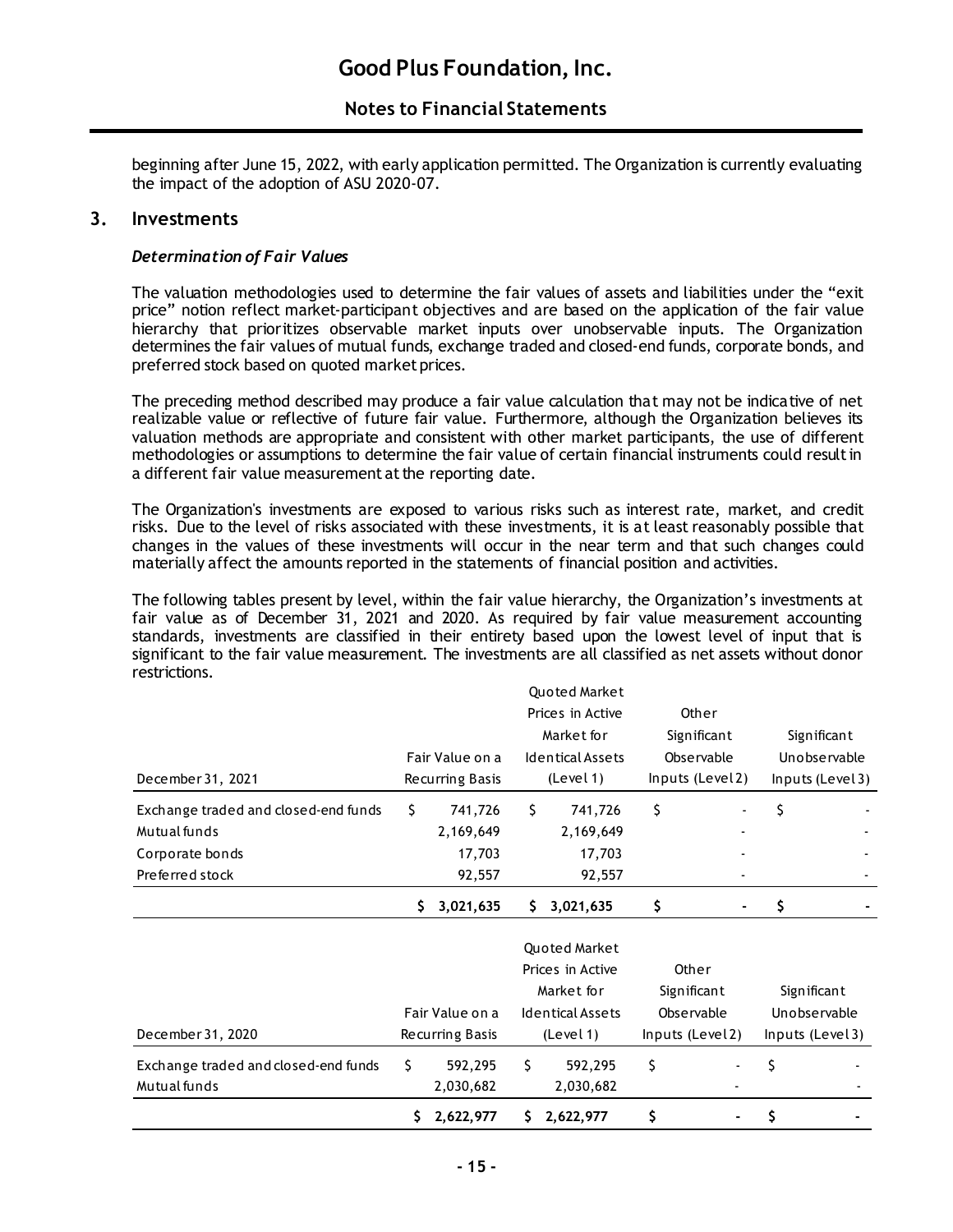The components of the activity of the Organization's investments as of December 31, 2021 and 2020 were as follows:

| December 31,                                                 | 2021            | 2020           |
|--------------------------------------------------------------|-----------------|----------------|
| Investments, beginning of year                               | 2,622,977<br>S. | 2,606,232<br>S |
| Purchases of investments                                     | 2,150,330       | 3,159,156      |
| Sales of investments                                         | (1,892,022)     | (3,064,652)    |
| Accrued interest receivable                                  | 163             |                |
| Realized gain (loss) on sale of investments                  | 43,466          | (33,902)       |
| Unrealized gain (loss) on investments reported at fair value | 44,309          | (43, 857)      |
| Donated investments                                          | 52,412          |                |
| Investments, end of year                                     | 3,021,635       | 2,622,977      |

### **4. Liquidity and Availability of Resources**

The Organization maintains a policy of structuring its financial assets to be available as its general expenditures, liabilities and other obligations come due. The Organization's management meets monthly to address projected cash flows to meetits operational expenditures. The Organization's financial assets available within one year of the statements of financial position date for general expenditures are as follows:

| December 31,                                            | 2021 |           |    | 2020      |  |  |
|---------------------------------------------------------|------|-----------|----|-----------|--|--|
|                                                         |      |           |    |           |  |  |
| Cash and cash equivalents                               | \$   | 1,992,833 | \$ | 2,093,818 |  |  |
| <b>Investments</b>                                      |      | 3,021,635 |    | 2,622,977 |  |  |
| Contributions receivable                                |      | 20,000    |    | 46,685    |  |  |
| Total financial assets available within one year        |      | 5,034,468 |    | 4,763,480 |  |  |
| Less: amounts unavailable for general expenditures      |      |           |    |           |  |  |
| within one year due to:                                 |      |           |    |           |  |  |
| Restricted by donors with time and purpose restrictions |      | (48, 879) |    | (62, 871) |  |  |
| Total financial assets available to management          |      |           |    |           |  |  |
| for general expenditures within one year                |      | 4,985,589 |    | 4,700,609 |  |  |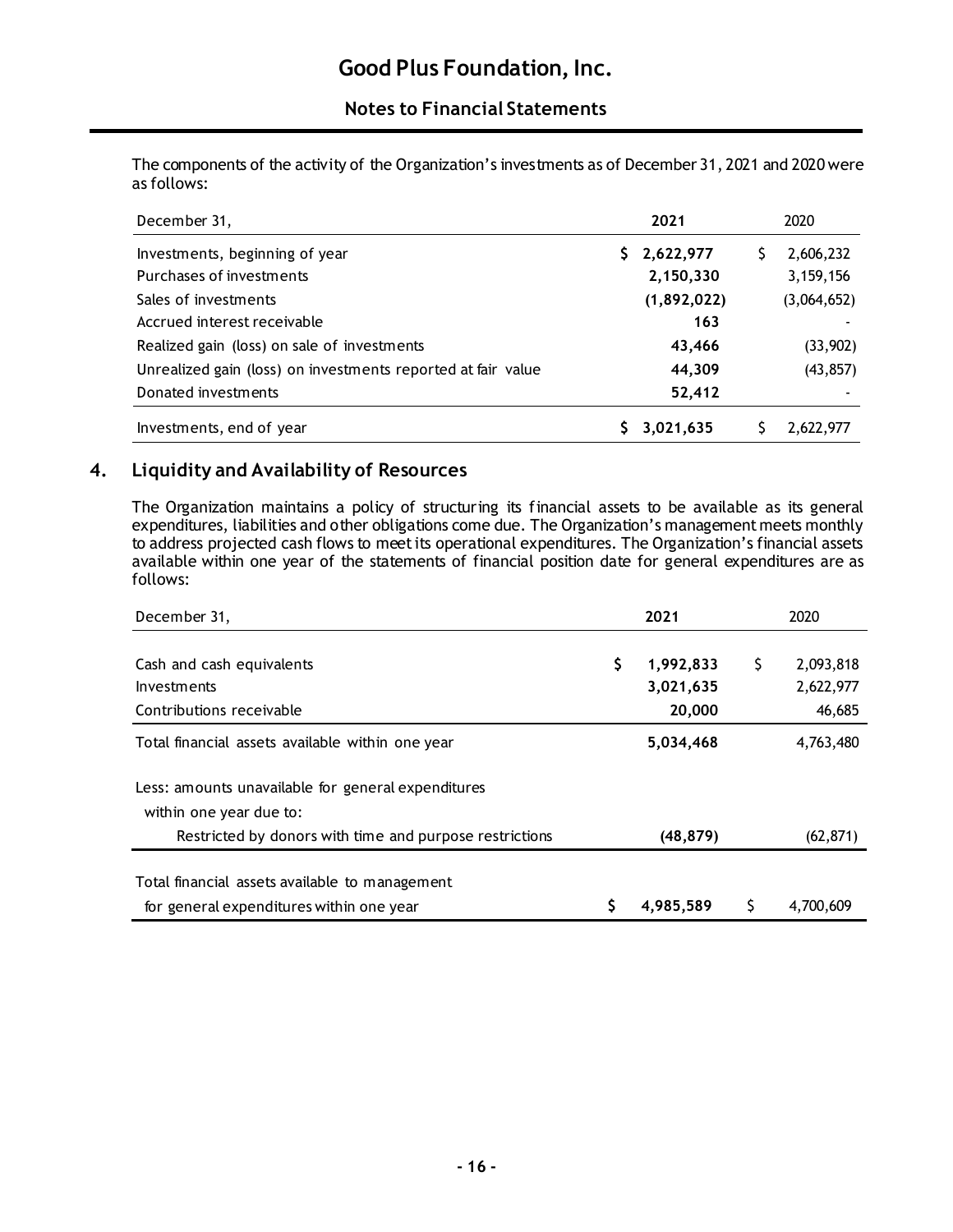### **5. Property and Equipment, Net**

Property and equipment, net consist of the following as of December 31,:

|                                             | 2021 |                      | 2020                | Estimated<br>Useful Lives |
|---------------------------------------------|------|----------------------|---------------------|---------------------------|
| Equipment<br>Less: accumulated depreciation |      | 103,438<br>(81, 574) | 85,231<br>(70, 075) | 3-5 Years                 |
|                                             |      | 21,864               | 15,156              |                           |

Depreciation expense was \$11,499 and \$11,403 for the years ended December 31, 2021 and 2020, respectively.

### **6. Website, Net**

Development costs related to the Organization's website amounting to \$50,000 have been capitalized as of December 31, 2016 and an additional \$25,000 was capitalized during 2019. These costs are amortized over the estimated life of five years using the straight-line method. Amortization expense was \$5,000 and \$15,000 for the years ended December 31, 2021 and 2020, respectively. Accumulated amortization as of December 31, 2021 and 2020 totaled \$65,000 and \$60,000, respectively.

### **7. Inventory**

As of December 31, 2021 and 2020, inventory consists of clothing and essential baby gear amounting to \$886,958 and \$1,335,541, respectively.

### **8. In-Kind Contributions**

During the years ended December 31, 2021 and 2020, the Organization recognized total in-kind contributions of \$10,208,389 and\$10,284,426, respectively. Included in these amounts are donated legal, events and professional services amounting to \$208,638 and \$134,324, respectively. In-kind contributions consist of goods and specialized services donated by corporations and individuals which are recorded on the date of donation.

### **9. Retirement Plan**

The Organization adopted a 403(b) retirement plan (the "Plan") which covers eligible employees who work more than 20 hours per week and have completed six months of service. The Plan is a defined contribution plan. Employees are eligible to make elective deferrals beginning on their date of hire. Those employees who have completed two years of continuous employment and are employed on the last day of the Plan year are also eligible for a discretionary non-elective employer contribution. For the years ended December 31, 2021 and 2020, pension expense for the Organization was \$31,769 and \$24,625, respectively and is included on the statement of functional expenses under payroll taxes and fringe benefits.

### **10. Commitments and Contingencies**

In January 2019, the Organization signed a non-cancelable operating lease for office space in New York, which expires on December 31, 2022.

In February 2018, the Organization signed a non-cancelable operating lease for office and storage space for their Los Angeles operations, which expired on April 30, 2021. In June 2021, the Organization signed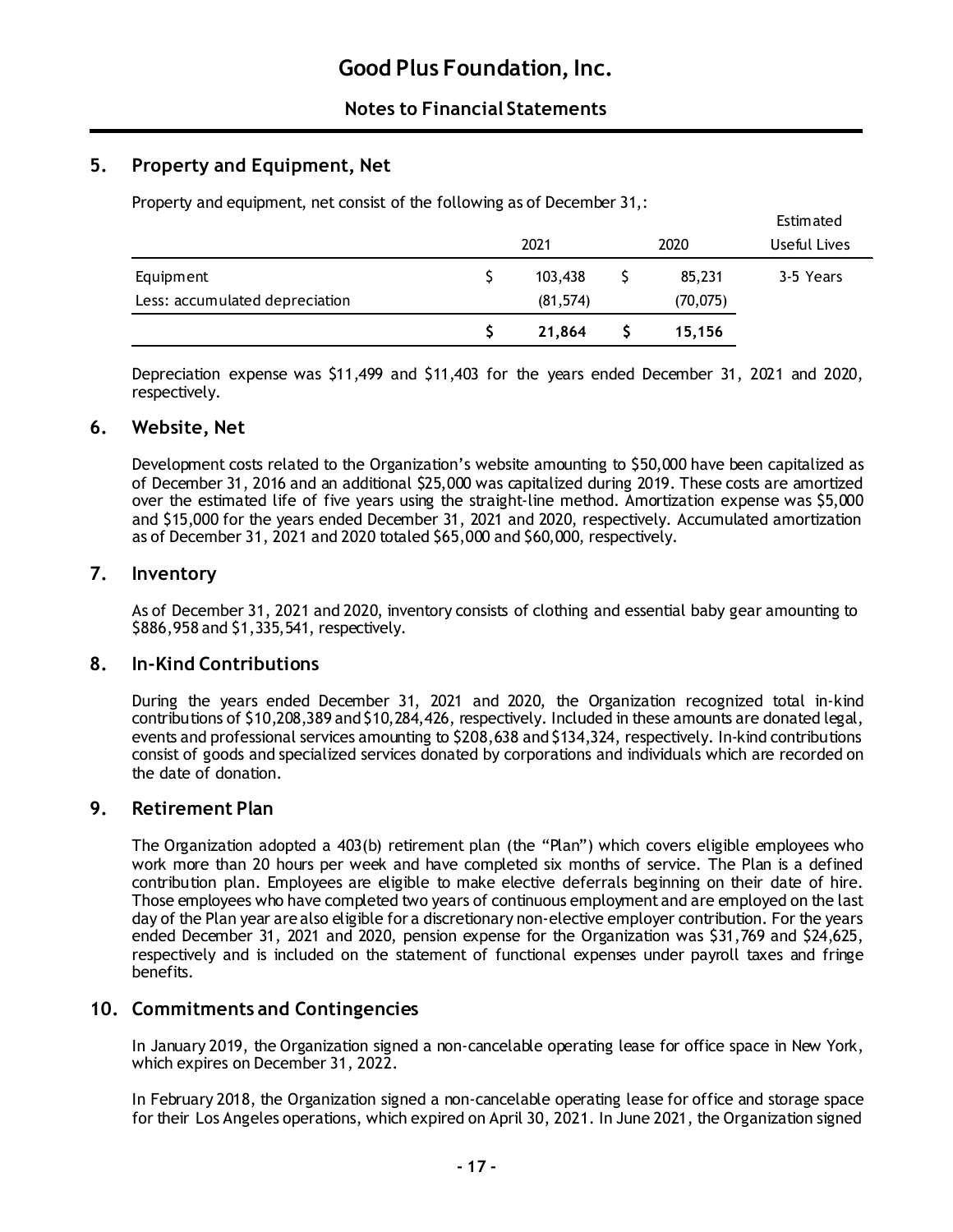a non-cancelable operating lease for a new office space for their Los Angeles operations, which expires on October 31, 2026.

At December 31, 2021, future minimum lease payments were as follows:

|                         | 946,726 |
|-------------------------|---------|
| 2026                    | 135,061 |
| 2025                    | 158,139 |
| 2024                    | 153,533 |
| 2023                    | 149,062 |
| 2022                    | 350,931 |
| Year ended December 31, |         |

Rent expense for the years ended December 31, 2021 and 2020 was \$332,291 and \$323,364 respectively.

### **11. Concentrations**

Financial instruments that potentially subject the Organization to concentrations of credit risk consist principally of cash deposits. Accounts at each institution are insured by the Federal Deposit Insurance Corporation up to \$250,000.

For the year ended December 31, 2021, one company donated approximately \$2,533,000 in products to the Organization, which amounted to approximately 25% of the Organization's total corporate in-kind contributions for the year.

For the year ended December 31, 2020, one company donated approximately \$1,270,000 in products to the Organization, which amounted to approximately 14% of the Organization's total corporate in-kind contributions for the year.

### **12. Paycheck Protection Program Loan Payable**

In April 2020, the Organization received loan proceeds in the amount of \$246,115 (the "PPP Loan"), under the Paycheck Protection Program ("PPP"). The PPP was established as part of the Coronavirus Aid, Relief and Economic Security Act ("CARES Act") which was enacted March 27, 2020. The PPP Loan was in the form of a promissory note, dated April 8, 2020, signed by the Organization, with an original maturity of April 8, 2022, and bore interest at a rate of 0.98% per annum.

On April 30, 2021, the Organization received notification from the Small Business Administration ("SBA") that the Organization's forgiveness application of their PPP Loan and accrued interest was approved in full, and the Organization has no further obligations related to their PPP Loan. Accordingly, the Organization recorded forgiveness of debt of the PPP loan totaling \$246,115 in the accompanying statements of activities for the year ended December 31, 2021.